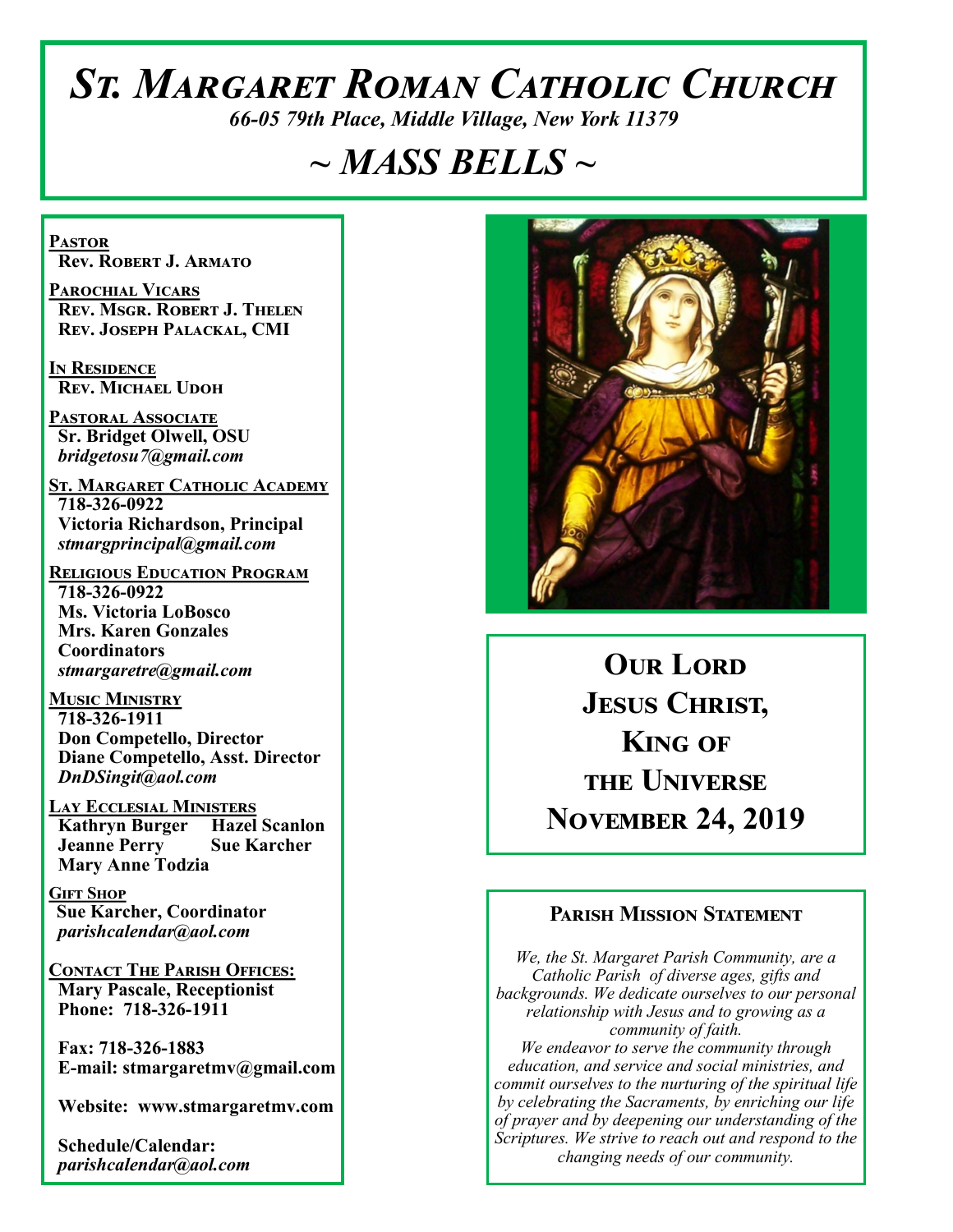## *MASSES FOR THE WEEK*

| SUN.<br>7:30<br>9:00 | <b>NOVEMBER 24 - OUR LORD JESUS</b><br><b>CHRIST, KING OF THE UNIVERSE</b><br><b>Thomas Mazza</b><br>Vincenza, Mariano e Salvatore Palmeri/<br>Antonino e Antonina Costa/ |
|----------------------|---------------------------------------------------------------------------------------------------------------------------------------------------------------------------|
| 10:30                | John Downer                                                                                                                                                               |
| <b>NOON</b>          | Richard Garczynski                                                                                                                                                        |
| 5:00PM               | People of the Parish                                                                                                                                                      |
| MON.                 | <b>NOVEMBER 25 - ST. CATHERINE OF</b><br><b>ALEXANDRIA</b>                                                                                                                |
| 7:00                 | Steven Dominic Delviso (ANNI)                                                                                                                                             |
| 9:00                 | Eileen G. Hinrichs (ANNI)                                                                                                                                                 |
| TUE.                 | <b>NOVEMBER 26 - WEEKDAY</b>                                                                                                                                              |
| 7:00                 | <b>Robert Vatale</b>                                                                                                                                                      |
| 9:00                 | <b>Betty Kossmann</b>                                                                                                                                                     |
| WED.                 | <b>NOVEMBER 27 - WEEKDAY</b>                                                                                                                                              |
| 7:00                 | <b>Teresa Dowling</b>                                                                                                                                                     |
| 9:00                 | Giuseppe Laarbera                                                                                                                                                         |
| THU.                 | <b>NOVEMBER 28 - THANKSGIVING DAY</b>                                                                                                                                     |
| 9:00                 | People of the Parish                                                                                                                                                      |
| FRI.                 | <b>NOVEMBER 29 - WEEKDAY</b>                                                                                                                                              |
| 7:00                 | Mary Lakatos                                                                                                                                                              |
| 9:00                 | Otto Fratte                                                                                                                                                               |
| SAT.<br>9:00         | <b>NOVEMBER 30 - ST. ANDREW</b><br><b>Collective: Louis &amp; Jane Normandia/</b><br>Anthony LoPresti/John Gluszak/                                                       |
| 5:00PM               | People of the Parish                                                                                                                                                      |
| SUN.                 | <b>DECEMBER 1 - FIRST SUNDAY</b><br><b>IN ADVENT</b>                                                                                                                      |
| 7:30<br>9:00         | Thomas Foudy (ANNI)<br>William Nichols/Giuseppina Napolitano/<br>Caterina Pellegrino/                                                                                     |
| 10:30                | <b>Edwin Burch</b>                                                                                                                                                        |
| <b>NOON</b>          | Fire Lt. Kevin J. & William Pfeifer                                                                                                                                       |
| 5:00PM               | Marie Buchman                                                                                                                                                             |

**THE RECTORY WILL BE CLOSED ON THU., NOV. 28 AND FRI., NOV. 29 IN OBSERVANCE OF THE THANKSGIVING HOLIDAY MASSES ARE: THU., 11/28 AT 9:00AM ONLY FRI., 11/29 AT 7:00 AND 9:00AM**

# **PARISH INFORMATION**

**Rectory Office Hours Monday - Friday - 9 am to Noon, and 1 pm to 5pm Tuesday & Wednesday evenings 5-7pm Saturday - by appointment Sunday - closed**

**CONFESSIONS** - Saturday, 4-4:45 pm or by appointment with a priest.

**NOVENA** to Our Lady of the Miraculous Medal Mondays after the 9am Mass.

#### **THE ROSARY AND DIVINE MERCY** devotion are prayed every morning in the church

at 8:30am. **BAPTISMS** take place on the 1st and 3rd Sundays of the month. Please call the rectory for an appointment and to register

your child.

**WEDDINGS MUST** be scheduled at least six months in advance by appointment with a priest or a deacon. Please call the rectory office. For marriage preparation information visit www.pre-cana.org.

**THE ENGLISH CHOIR** rehearses on Tuesday, at 7 pm in the Church. Tenors and baritones needed!

**IL CORO ITALIANO** prattica ogni Domenica prima della Messa Italiana.

**THE YOUTH CHOIR** rehearses on Monday, from 6-7 pm in the Church. For more info, DnDsingit@aol.com

**BOY SCOUT TROOP #119** meets on Tuesdays from 7:15-9 pm in the Parish Hall. New members are welcome, age 10 1/2 & up. Call Mr. Krzewski, 718-894-4099.

**CUB PACK #119** meets on Mondays from 7-8:30 pm in the Parish Hall. New members welcome, age 6 to 10-1/2. Call Mr. Krzewski, 718-894-4099.

**SENIOR CITIZENS** meet every Wednesday at 12 Noon in the Parish Center.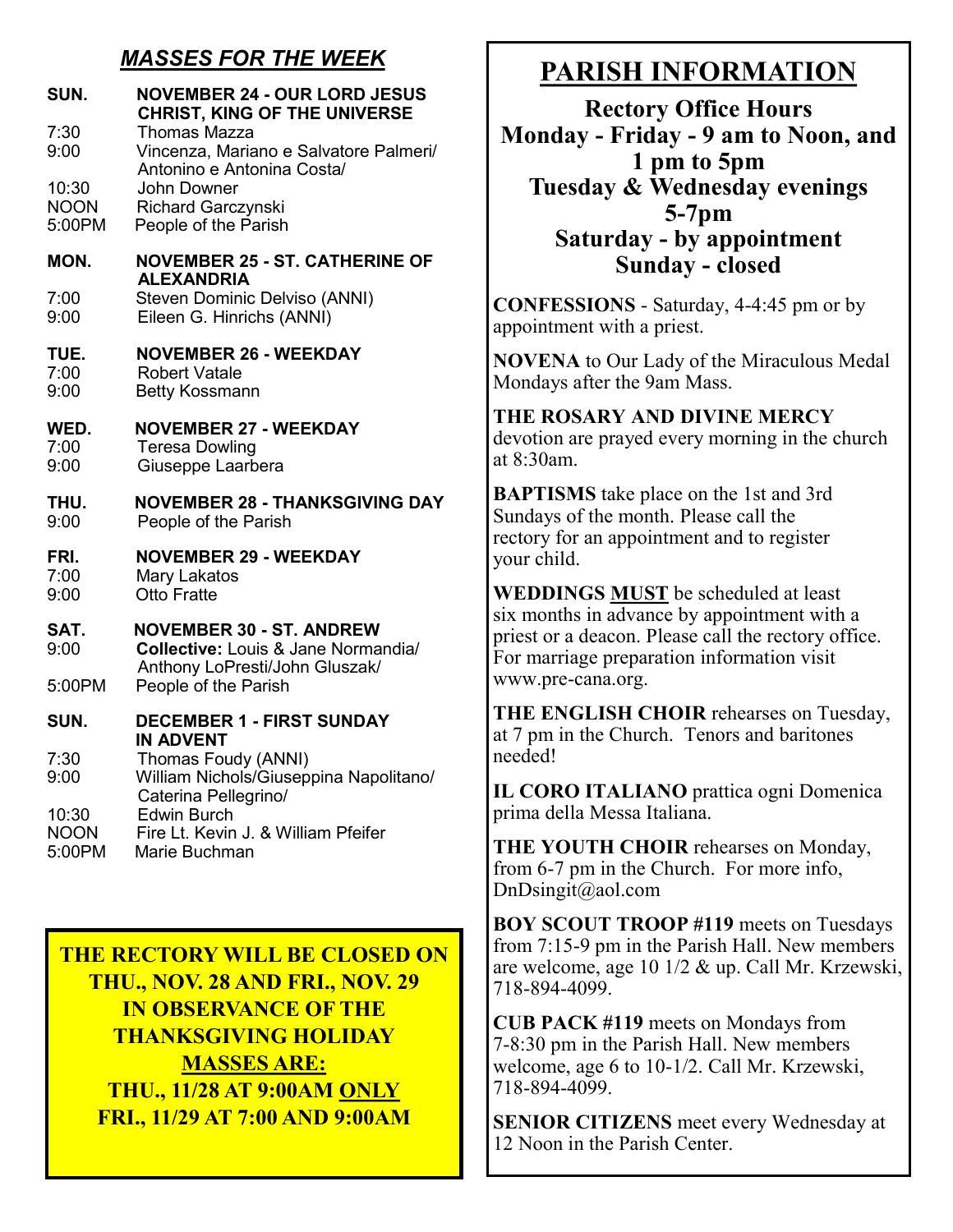# PLEASE PRAY FOR OUR SICK

Karen Guarascio, Connie Faccibene, Linda Frazier, Cari Ann Falk-LoBello, Glen Falk, Ronald Frazier, Robert Sabini, Lee Falk, Scott White, Baby McKinley Kelleher, Sean Harrison, Justin James Quirke, Elizabeth Ott, John Wert, Mary Harrison, John Murphy, Anne McGinnis, Norma Voyer, Vicky Turato, Julio Pelaez, Maritza Gutierrez, Graciela Mora, Cindy Mulore, Salvatore Tuttolomondo, Gloria Mojica, Gloria Pemaj, Anne Gorian, Allen McConville, Joseph Simon, Jack Marchindiondo, The Scaturro Family, Joseph Siano, Louis Pitelli, Marion Caracciola, Vita Mazzola, Giovanni Campo, Edward Stoltzenberg, Louis Pittelli, James Graff, Carol Arevalo, Immaculate Marge D'Elia, Jim O'Friscoll, Mary Rigovich, Matteo Sabini, Bob Biolsi, The Mojica Family, Fr. William Farrugia, Msgr. Leonard Badia, Matthew Zender, Cathie Greulich, Joseph & Mary Augustine,

*The names will remain for 3 months, please call 718-326-1911 and ask for continued prayers.*

#### **Prayer Requests**

**Pray for vocations to the Priesthood and Religious Life.** 

**Please pray for our men and women from our Parish serving in the defense of our country: Lt. Col. Thomas Frohnhoefer Sgt. Robert A. Domenici** 



#### *WE RECALL OUR BELOVED DECEASED*

*Especially, Maria Mangino. May they rest in Christ's Peace!*

# **MEMORIALS**

## *WINE & HOST THIS WEEK*

*are offered in memory of Sandra Slattery at the request of The Rectory Staff.* 

## *TABERNACLE LAMP THIS WEEK*

*is lit in memory of Angie Ferzola.* 

## *THANKSGIVING MASS*

Celebrate Thanksgiving right by giving thanks to God for all that you have and attending the 9:00 Mass. If you bring food for *your dinner,*  it will be blessed during Mass.

#### **TODAY'S READINGS**

 *Our Lord Jesus Christ, King of the Universe* 

2 Sm 5:1-3 Ps 122:1-2, 3-4, 4-5 Col 1:12-20 Lk 23:35-43

## **READINGS FOR THE WEEK**

| Monday:    | Dn 1:1-6, $8-20$<br>Dn 3:52, 53, 54, 55, 56<br>Lk 21:1-4                          |
|------------|-----------------------------------------------------------------------------------|
| Tuesday:   | Dn 2:31-45<br>Dn 3:57, 58, 59, 60, 61<br>$Lk$ 21:5-11                             |
| Wednesday: | Dn 5:1-6, 13-14, 16-17,<br>23-28<br>Dn 3:62, 63, 64, 65,<br>66, 67<br>Lk 21:12-19 |
| Thursday:  | Sir 50:22-24<br>Ps 145:2-3, 4-5, 6-7,<br>8-9, 10-11<br>1 Cor 1:3-9<br>Lk 17:11-19 |
| Friday:    | Dn 7:24<br>Dn 3:75, 76, 77, 78,<br>79, 80, 81<br>Lk 21:29-33                      |
| Saturday:  | Rom 10:9-18<br>Ps 19:8, 9, 10, 11<br>Mt $4:18-22$                                 |
| Sunday:    | Is $2:1-5$<br>Ps 122:1-2, 3-4, 4-5,<br>$6-7, 8-9$<br>Rom 13:11-14<br>Mt 24:37-44  |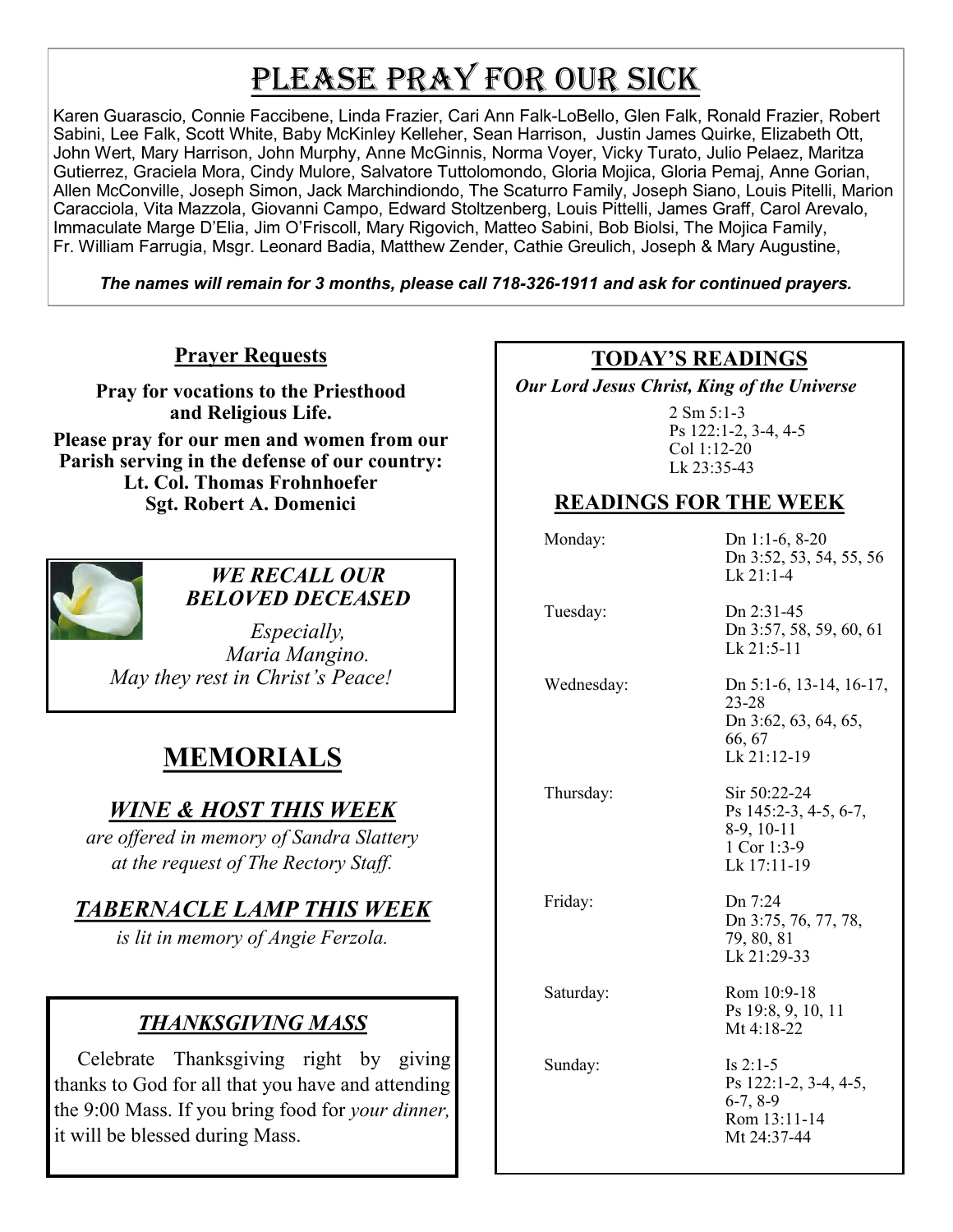#### *From the Pastor's desk:*

# **THANKSGIVING**

 When did the first Thanksgiving celebration take place, and who celebrated it? Was it the Plymouth Pilgrims in 1621? Or was it the Jamestown settlers in 1609? Maybe it was the Spanish missionaries in what is now the southwestern US in the early 1500s, or Columbus and his men in October 1492, or the sacrifices of ancient Israel or some other ancient people.

 I guess it depends on what you mean by "celebrating". There is something natural, something embedded in the human soul and psyche that calls us to offer thanks to the God for Whom we long and Whom we strive to find, Who nurtures us and provides all that we truly need for eternal life.

 For us as Catholic Christians, the supreme act of thanksgiving is found in the offering of the holy Sacrifice of the Mass, which is "the source and summit" of our lives. Every celebration of the Eucharist - a word that comes from the Greek for "thanksgiving" - is giving of thanks to almighty God for all of His blessings, most especially for our salvation through the sacrifice of His Son, our Lord Jesus Christ.

 Join us for Mass this Thanksgiving Day and, more importantly, every Sunday, as we come together as members of God's family to share His Word and His Sacrament, and don't forget to pray at home, too!

May God continue to grant you and yours every grace and blessing!

~Fr. Armato

#### **PARISH REGISTRATION**

 Very often, people come to the Rectory asking for a certificate or letter attesting to their being active members of our Parish. That's hard for us to do, if there is no record of their being registered.

 All families worshiping here at St. Margaret's are encouraged to register with the Rectory Offices. All you have to do is complete the following information and drop it into the collection basket. We'll take it from there.

| $\cdot$<br>. .<br> |  |  |  |
|--------------------|--|--|--|
|                    |  |  |  |

Address:

Phone #:  $($   $)$ -  $-$ 

## **160TH ANNIVERSARY EVENTS**

 *Save the dates!* Several events are being planned for the celebration of our Parish's 160th anniversary. Among them are *Lessons and Carols* on **Sunday afternoon, Dec. 15,** followed by light refreshments, and a *jubilee dinner-dance*  benefiting the Parish and the Academy on **Saturday evening, May 16.**

**2020 CALENDARS WE WILL DISTRIBUTE OUR TRADITIONAL CALENDARS ON THE WEEKEND OF NOV. 30/DEC. 1. THEY WILL BE OUTSIDE OF EACH CONFESSIONAL IN THE CHURCH. OUR SINCEREST THANKS TO MICHAEL ROEMMELT OF MICHAEL'S FUNERAL HOME FOR HIS GENEROSITY.**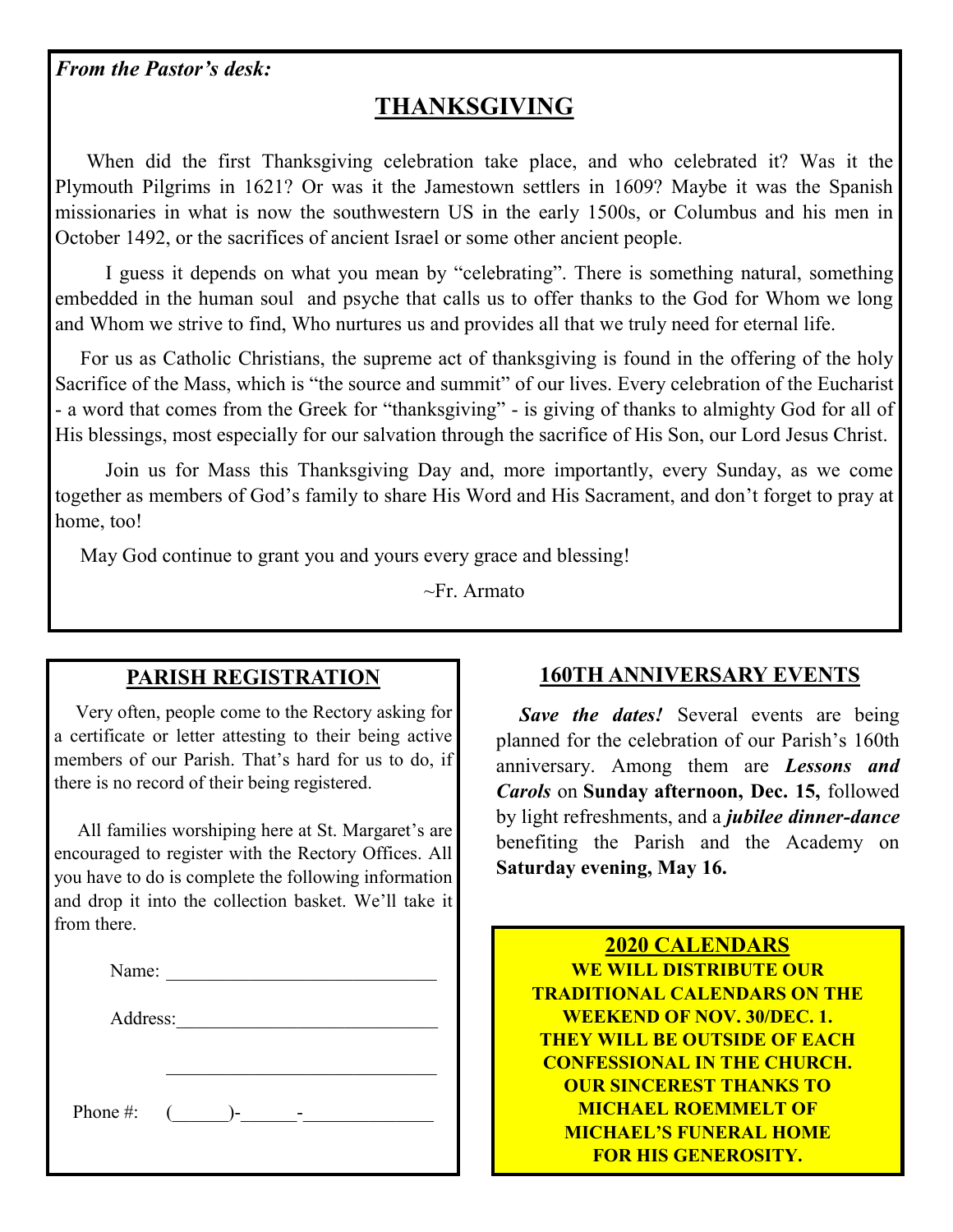# **St. Margaret Gift Shop**

Wednesdays, 12:00 - 4:00pm Saturdays, 4:00 - 5:00pm Sundays, 9:00am - 1:00pm

We have a selection of religious goods: Rosaries - Medals - Gifts Crucifixes - Statues - Bibles other books **AND MORE!**

If we don't have it, we'll try to get it for you. The Gift Shop is located in the rectory. Please use the red side door in the parking lot. If the door is closed, please knock.

Contact us: **parishcalendar@aol.com**

## **Stock up for Advent and Christmas!**

## **E-GIVING IS HERE!**

 Have you signed up yet with *Faith Direct* or another egiving service? It benefits both you and our Parish. Enrollment is friendly, safe, and trouble-free, AND you can change your intended giving anytime that you wish.

Please visit our Parish website, **stmargaretmv.com** and click DONATE, or contact the Rectory, **718-326-1911** for more information.

# **ANNUAL CATHOLIC APPEAL**

 We've done it!!! We're now at **\$67,317, 102.2%** of our *Annual Catholic Appeal goal of* **\$65,897**, thanks to the **183** families who have pledged so far. **\$66,428**  has been paid in already, which means that **we're getting back money this year.** 

 If you've been hesitating until now, this is a good time to consider giving to this year's Appeal. *Every dollar over goal that is received by 12/31/19 will come back to the Parish.* Envelopes are still available in church, so please donate whatever you can now, and s*end your donation directly to the Appeals office.*

## **Monthly Memorial Mass**

 A **memorial Mass with music** is celebrated each month for the repose of the souls of those who were buried from our church during the preceding month.

 While we no longer celebrate private memorial Masses, families who wish to have an annual or "month's mind" Mass offered for a loved one can join in this monthly celebration. Please contact the Rectory at 718-326-1911 to make the arrangements.

 **The next memorial Mass will be celebrated at 11:45 am Saturday, December 14.** 



#### **THE ST. VINCENT FOOD PANTRY**

is located in the Convent 66-25 79th Place

#### **The Pantry is open every WEDNESDAY AND SATURDAY from 10:00 am to 12:00 Noon.**

*The Holidays are coming! Please donate coffee, tea, apple juice or cider, stuffing mix, canned yams, instant mashed potatoes, gravy, cranberry sauce and cooking oil. For more info. call Terry, 718-326-0188*

*As always, thank you for your generosity!*

## **SAVE THE DATE . . .**

 This year our **Lessons & Carols** will be dedicated to the deceased members

of the adult choir, *Anne Abbruzzese, Tom Brucato, Augie DeSimone, Joe DiChiaro, Joe and Georgette Hauck, Rose LaVaglia, Dorothy Murawski, Joe Ritti, and Joe VanSchaick,* who served for many years.

 Lessons & Carols will be a combination of our adult choirs and our "Cherub" (youth) choir and their parents!

Please join us for a prayerful and spiritual afternoon. Mark the date: **Sunday, December 15 at 3:00pm in the Church.**